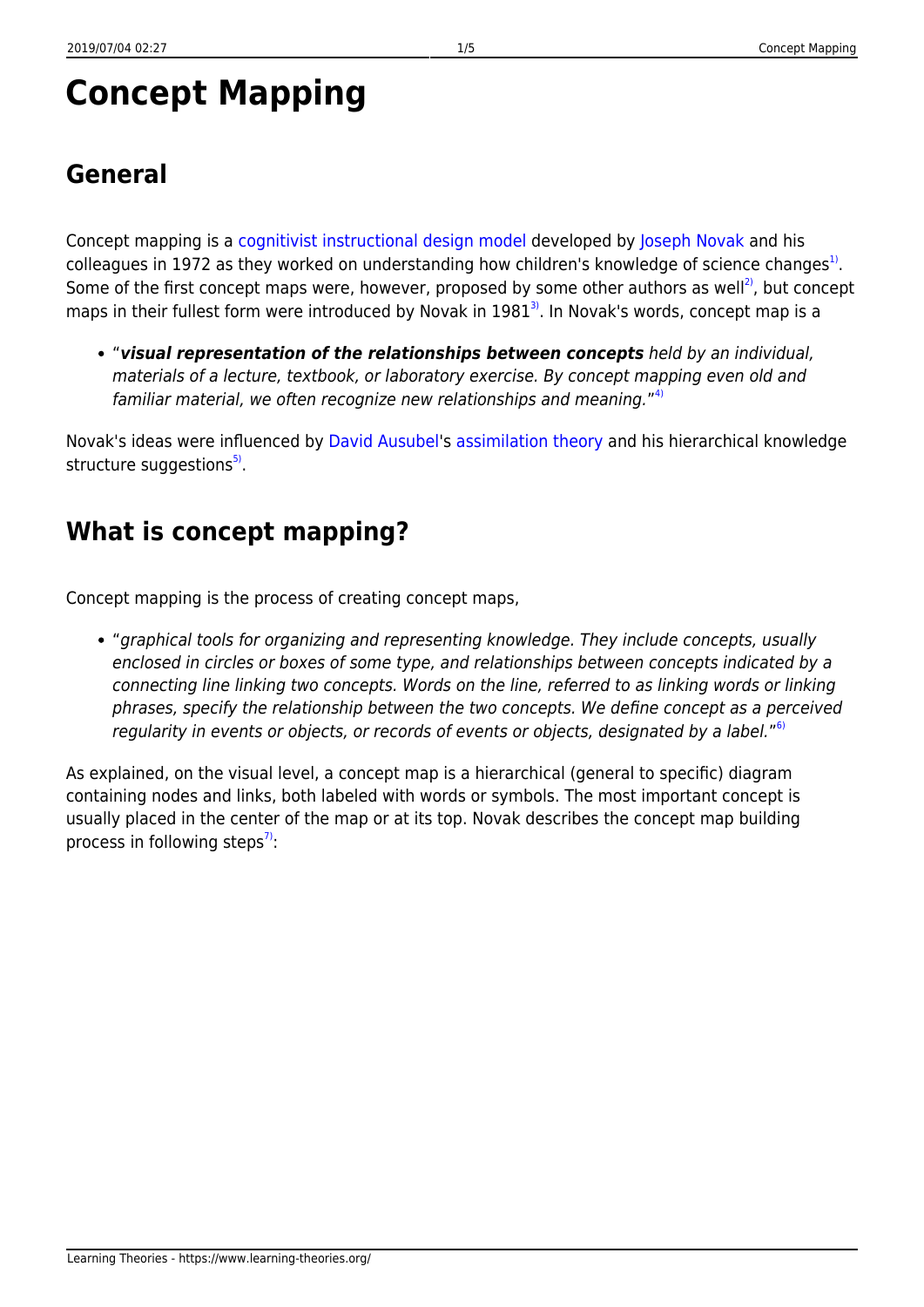

- **1.** Identify key concepts of the material and list them or write them on pieces of paper to make them movable.
- **2. Rank concepts** by placing most general ones at the top of the map with respect to the context of  $\left|2.\right|$  he matherial.
- **3. Add other more specific concepts** under the more inclusive ones.
- **4. Connect concepts** by labeled lines. Labels should add meaning by defining relationships between connected concepts.
- **5.** If desired, **specific examples** of concepts can also be added below concept labels.

**6.** If desired, change or reorganize the map in accordance with the newly noted relations between the concepts. Concept maps for the same topic can be organized in more possible ways.

Concepts maps can be useful to both teachers and students. To students concept maps give the ability to **organize** and **assess** their own knowledge, and learn through **adding new concepts to the existing framework** of the concept map<sup>8</sup>. Such process of creating and learning using a concept map is, according to Novak $9$ , often accompanied by positive feelings. A teacher can use concept maps to $10$ ):

- **identify and organize concepts** he is about **to teach**,
- gain **insight to what the students already know** or how they view the topic from concept maps drawn by the students,
- organize information into meaningful categories and relate those categories on a more general level,
- synthesize and integrate learned information thereby strengthening long-term retention, and
- teach terms, facts, and concepts of given topic, develop creativity and higher-level thinking skills, strategies, and habit.

A step-by-step example on how to introduce and work on concept maps with students in classes can be found in [Michael Zeilik's article on concept mapping](http://www.flaguide.org/cat/conmap/conmap7.php).

An important property of concept maps is that learning through adding new concept to them is inherently **meaningful learning**, since it establishes clear connections with the existing knowledge.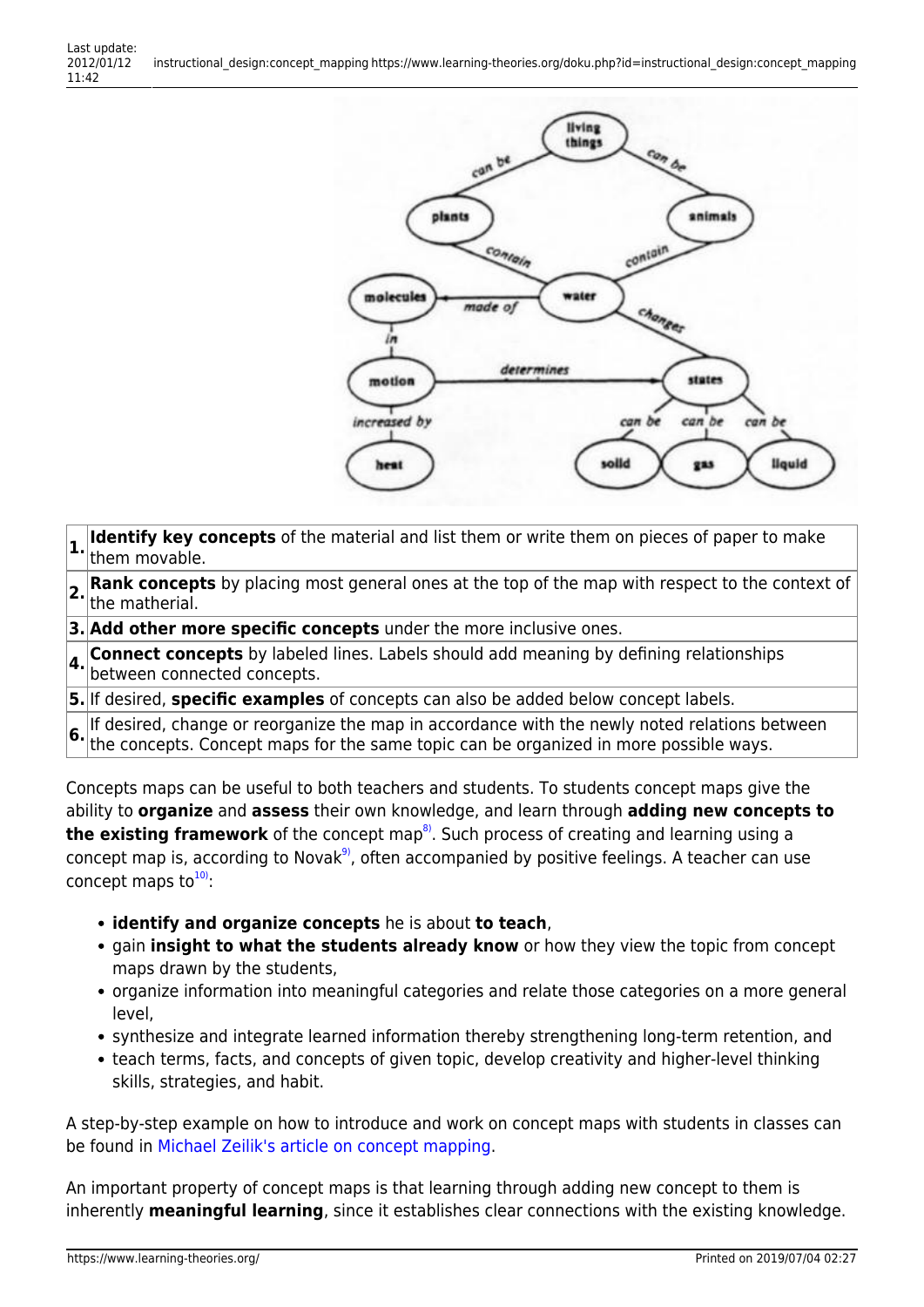

A set of improvements to concept mapping has been suggested by various authors including Ahlberg $13$ :

- all **concepts** are interpreted as main elements and should be **inside frames**, which was not the case in Novak's earlier works
- there are **no limits on the length of the labels** since longer labels are sometimes required to offer accurate explanation
- connections should have **arrowheads** in order to point the direction of the connection
- **pictures, videos or sounds** may also be connected in a concept map
- concept mapping is a **general method for knowledge representation** and does not have to be associated exclusively with Ausubel's assimilation theory
- concept maps do **not** have to be **hierarchical** (for example cyclic concept maps<sup>14</sup>)
- a good concept map should have only **one instance of each concept**, which was not the rule in some Novak's works, sometimes due to a too large number of links connecting a certain concept
- sometimes it is useful to suggest a way of reading a concept map (for example top to bottom or bottom to top)

Concept maps were earlier drawn by hand, but today a number of computer applications like the free [IHMC CmapTools](http://cmap.ihmc.us/) can be used to enhance this process.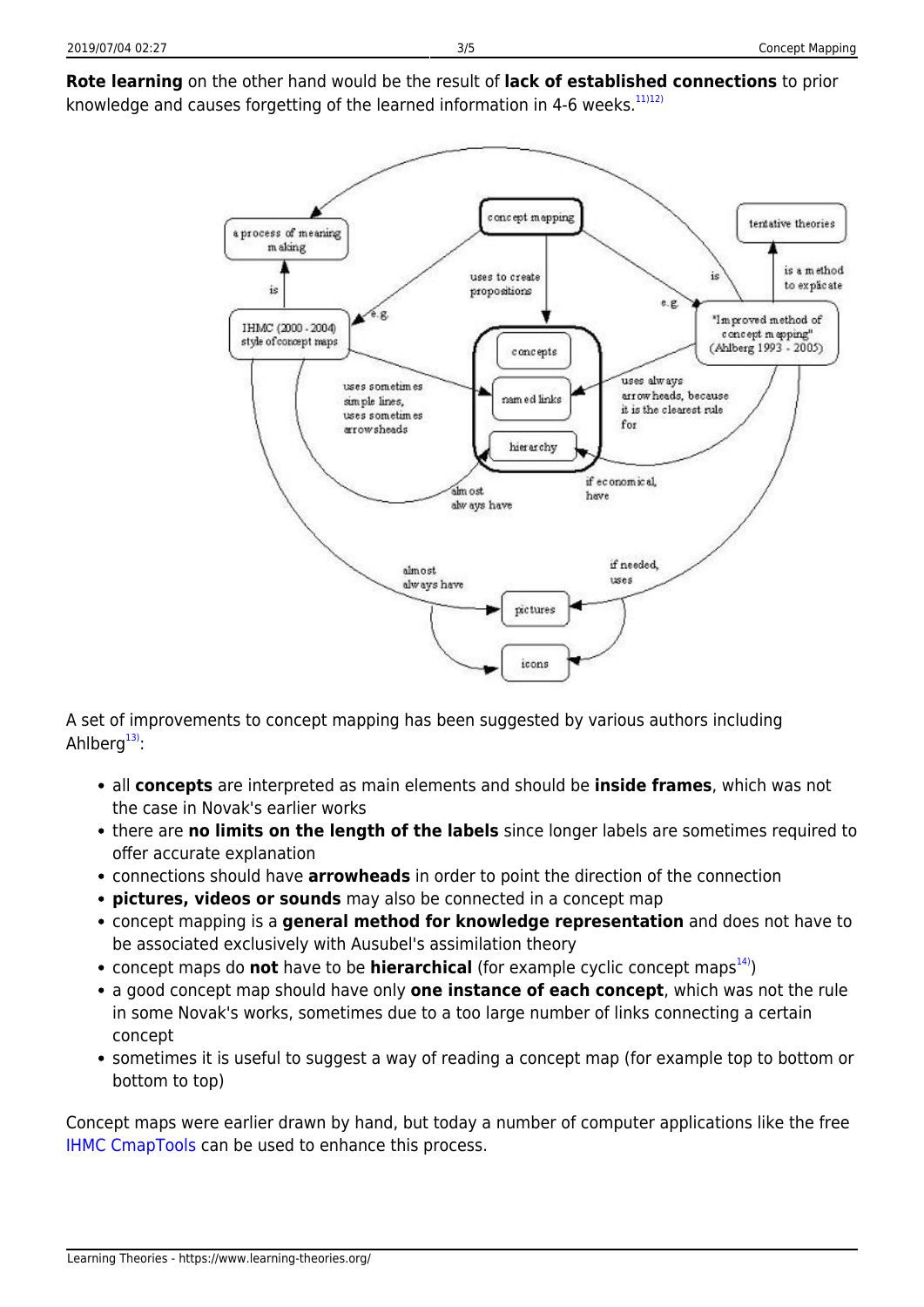## **Criticisms**

Concept mapping is a very well accepted and widely used method, but it:

- was designed mostly to represent declarative and **not procedural knowledge** or algorithms,
- is a rather **difficult** and sometimes **time-consuming cognitive task** which requires training, and
- there is no standardized way of scoring/comparing concept maps<sup>[15\)](#page--1-0)</sup>.

### **Keywords and most important names**

- **Concept mapping**, **concept maps**, **concept**, **object**, **meaningful learning**
- [Joseph Novak](http://www.ihmc.us/groups/jnovak/)

### **Bibliography**

[Novak, J. D. Introduction to concept mapping.](http://uwf.edu/jgould/ConceptMappingIntro.pdf)

[Novak, Joseph D. & Cañas, Alberto J. The Origin and Development of Concept Maps.](http://cmap.ihmc.us/docs/Origins.html)

[Zeilik, M. Classroom Assessment Techniques: Concept Mapping.](http://www.flaguide.org/cat/conmap/conmap7.php)

[Novak, Joseph D. & Cañas, Alberto J. The Origin and Development of Concept Mapping.](http://cmap.ihmc.us/docs/Origins.html)

### **Read more**

[Novak, Joseph Donald, & Gowin, D. B. Learning how to learn. Cambridge University Press, 1984.](http://books.google.hr/books?id=8jkBcSDQPXcC&printsec=frontcover&dq=Novak+and+Gowin%27s+Learning+How+to+Learn&hl=hr&ei=ul13Te2eJsbCtAaNtZ2GBQ&sa=X&oi=book_result&ct=result&resnum=1&ved=0CCkQ6AEwAA#v=onepage&q=Novak%20and%20Gowin%27s%20Learning%20How%20to%20Learn&f=false)

[Novak, J. D, & Canas, A. J. The theory underlying concept maps and how to construct and use them.](http://citeseerx.ist.psu.edu/viewdoc/download?doi=10.1.1.137.2955&rep=rep1&type=pdf) [Florida Institute for Human and Machine Cognition Pensacola Fl, 2008.](http://citeseerx.ist.psu.edu/viewdoc/download?doi=10.1.1.137.2955&rep=rep1&type=pdf)

[Novak, J. D., & Musonda, D. A Twelve-Year Longitudinal Study of Science Concept Learning. American](http://aer.sagepub.com/content/28/1/117.abstract) [Educational Research Journal, 28\(1\), 117-153. 1991.](http://aer.sagepub.com/content/28/1/117.abstract)

[2\)](#page--1-0)

[3\)](#page--1-0)

[Stewart, J., Van Kirk, J., & Rowell, R. Concept maps: A tool for use in biology teaching. American](http://www.eric.ed.gov/ERICWebPortal/detail?accno=EJ201881) [Biology Teacher, 41\(3\), 171-175. 1979.](http://www.eric.ed.gov/ERICWebPortal/detail?accno=EJ201881)

[Novak, J. Applying learning psychology and philosophy to biology teaching. The American Biology](http://www.eric.ed.gov/ERICWebPortal/detail?accno=EJ239394) [Teacher, 43\(1\), 12 – 20. 1981.](http://www.eric.ed.gov/ERICWebPortal/detail?accno=EJ239394)

[4\)](#page--1-0) [7\)](#page--1-0) [9\)](#page--1-0) [11\)](#page--1-0)

[Novak, J. D. Introduction to concept mapping.](http://uwf.edu/jgould/ConceptMappingIntro.pdf)

[5\)](#page--1-0) , [6\)](#page--1-0)

[Novak, J. D, and A. J Canas. The theory underlying concept maps and how to construct and use them.](http://cmap.ihmc.us/Publications/ResearchPapers/TheoryCmaps/TheoryUnderlyingConceptMaps.htm) [Technical Report IHMC CmapTools, 2008.](http://cmap.ihmc.us/Publications/ResearchPapers/TheoryCmaps/TheoryUnderlyingConceptMaps.htm)

[<sup>1\)</sup>](#page--1-0)